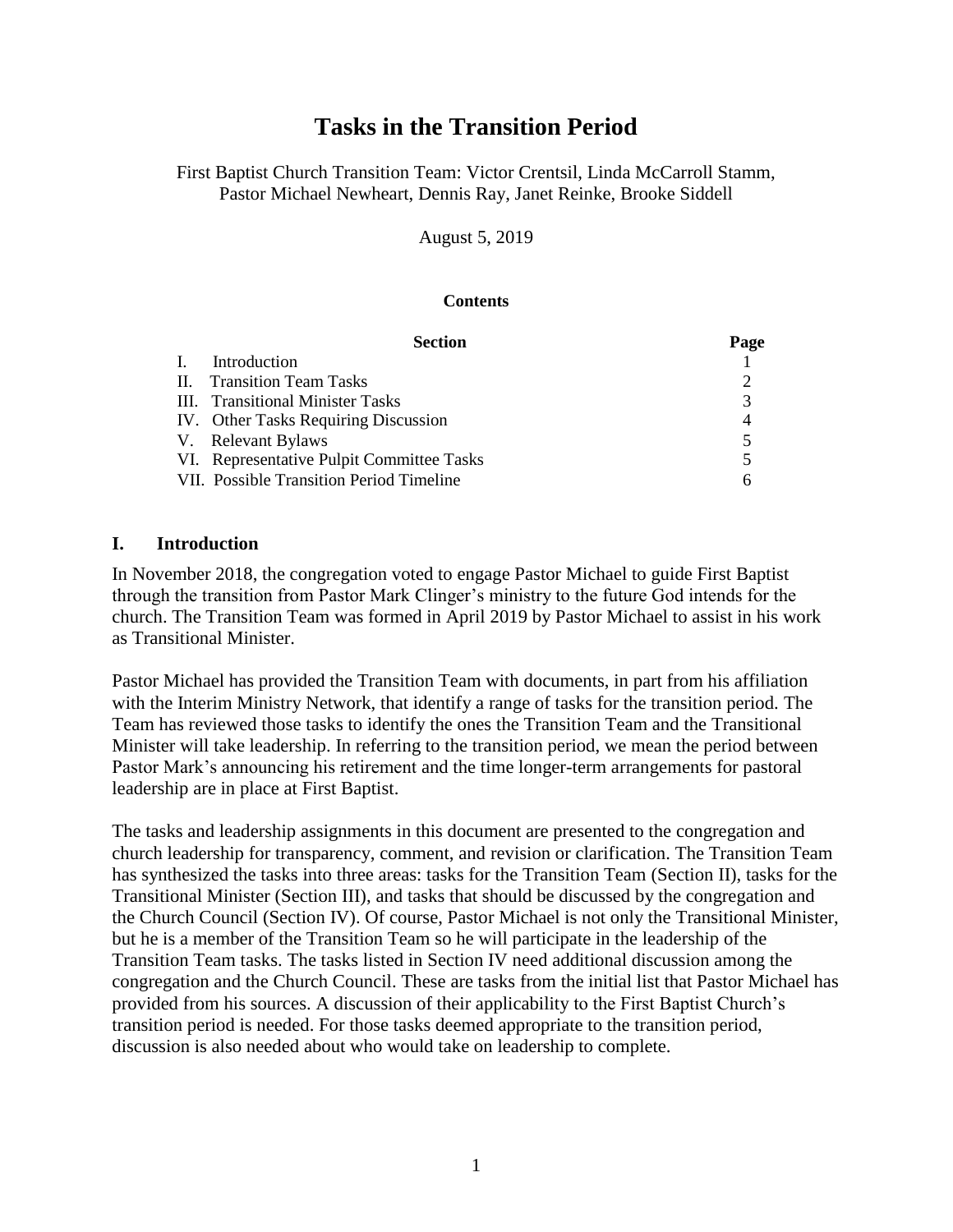Section V provides bylaw references relevant to the pastoral search process. For completeness in covering the transition period tasks, we have also included representative tasks of the Pulpit Committee (Section VI) along with a possible timeline for the transition period (Section VII). The Transition Team suggests that the Pulpit Committee be formed as soon as it is practical in the Fall or Winter of 2019.

# **II. Transition Team Tasks**

The Transition Team is committed to giving guidance during the transition period to the Transitional Minister with the following tasks.

- 1. Assist the congregation to clarify its identity:
	- in understanding and celebrating its past activities, historical identity, and ties with American Baptists
	- in describing its current membership and the community to which it ministers
	- in understanding and expressing its mission/purpose and its ministries, both current and future
	- in explaining and examining how the church is organized to meet its mission/purpose
	- in specifying expectations of pastoral leadership, and the strengths, skills, and qualities needed.
- 2. Assist the congregation in developing profile information about the congregation, the church, and the community within which it exists. The profile will contribute to the work of the Pulpit Committee in communications with pastoral candidates. Profile information will answer the following questions.
	- Who are we?
	- Who is our neighbor?
	- Who is God calling us to be?
- 3. Communicate the work of the Transition Team to the congregation and provide opportunities for the congregation to interact with the Transition Team to enable the Team to complete its tasks.
- 4. Help the congregation and its leadership determine when they have reached a stage of readiness to commit themselves to begin actively searching for new pastoral leadership.

# Notes:

In terms of communication with the congregation (Task 3), we are referring to communication that informs the congregation of the work that the Transition Team is doing and that informs the Transition Team on the insights of congregation members. We have already received communication from the congregation in the form of materials from the 2018 Discernment Process. We are reviewing those materials and deciding what additional information is needed from the congregation to complete our tasks. In general, the Team is considering several communication approaches: (1) distributing meeting summaries; (2) setting up a conversation table on Sunday mornings for use by a couple of Team members to interact with the congregation; (3) providing an open invitation for congregation members to make statements to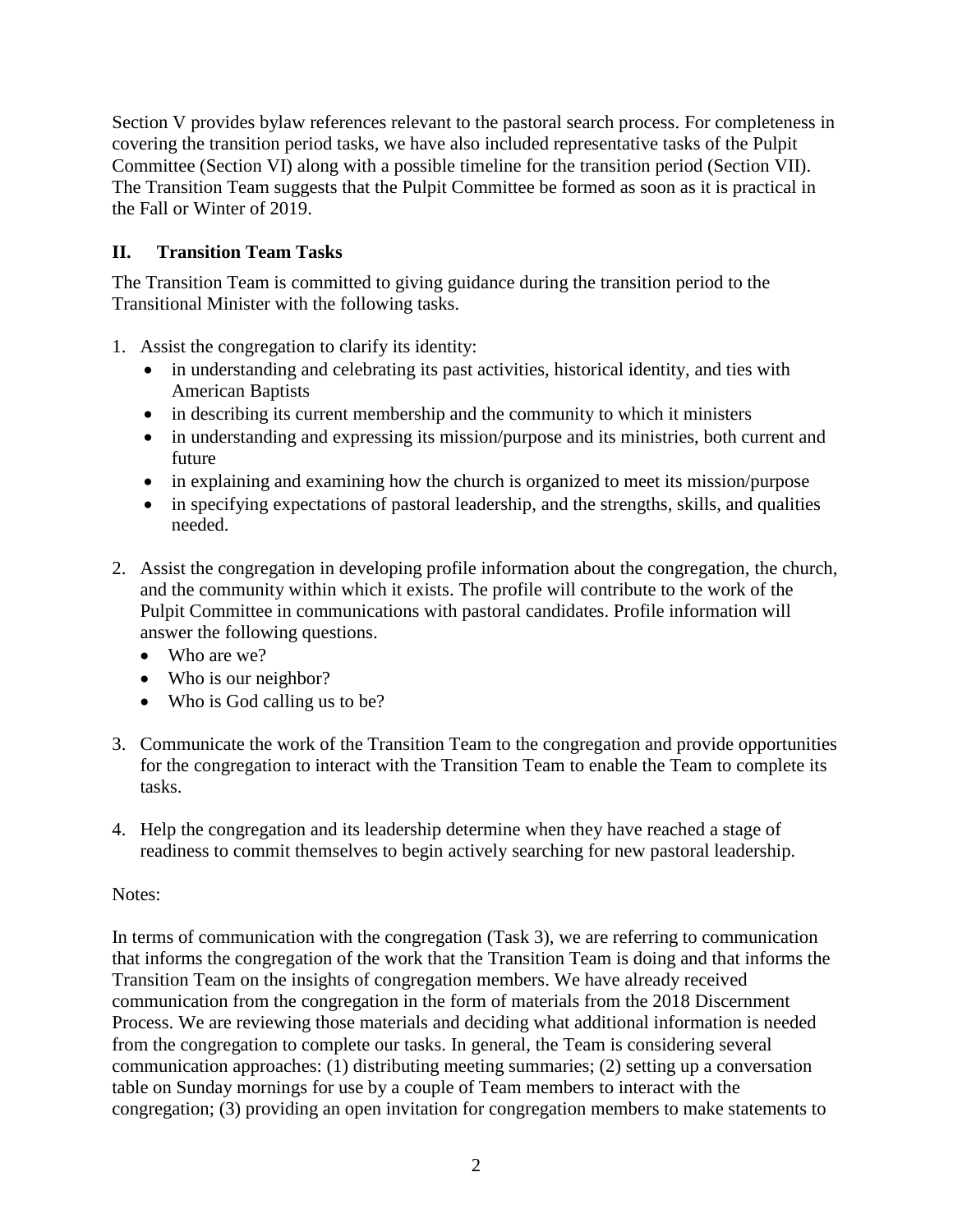the Team at the beginning of Team meetings; (4) publishing information of interest in the Visitor; (5) distributing supplemental surveys to the one used in the Discernment Process; (6) conducting open discussion sessions at times that seem to work best; (7) convening open working sessions with particular tasks in mind (such as getting feedback on particular questions the Transition Team is considering); and (8) encouraging congregation members to communicate directly with a Team member.

Task 4 above says that the Transition Team will help the congregation and its leadership determine when to move forward with the hiring process. The Team suggests that the Pulpit Committee be formed as soon as practical, even before the Team has completed its work. The Transition Team believes that preparatory work for the Pulpit Committee could begin in parallel with the work of the Transition Team because there are activities that could occur prior to completion of the Team's work. Two examples of those activities are consulting with Marie Onwubuariri, Executive Secretary of ABC of Wisconsin, on the details on how to conduct a search using the American Baptist Personnel System, and developing a compensation and personnel policies package to offer a pastoral candidate based on research on what other American Baptist churches are offering their pastors. Representative tasks of the Pulpit Committee are in Section VI. The specific tasks will be determined by the Pulpit Committee after it is formed.

## **III. Transitional Minister Tasks**

As a member of the Transition Team, Pastor Michael will also share in the leadership of the Transition Team's tasks. That leadership activity is not replicated here. Other tasks for Pastor Michael are:

- 1. With Pastor Jason, conduct worship during the interim period
- 2. With Pastor Jason, provide pastoral care during the interim period
- 3. With Pastor Jason, provide regular administrative oversight (office, committee, etc.) during the interim period
- 4. Attend each meeting of the Church Council to report on the Transition Team's work, to listen to feedback, and to answer any questions
- 5. Communicate with the congregation via the Visitor
- 6. Assist individuals in identifying their grief or other emotions over the departure of Pastor **Clinger**
- 7. Assist the congregation in the identification and healthy expression of grief or other emotions related to the departure of Pastor Clinger
- 8. Assist the congregation's knowledge and ability in appropriate methods of dealing with conflict
- 9. Work with the Church Council and other appropriate groups and ministries of the congregation to develop appropriate goals and strategies (short and longer term) for the congregation's increased health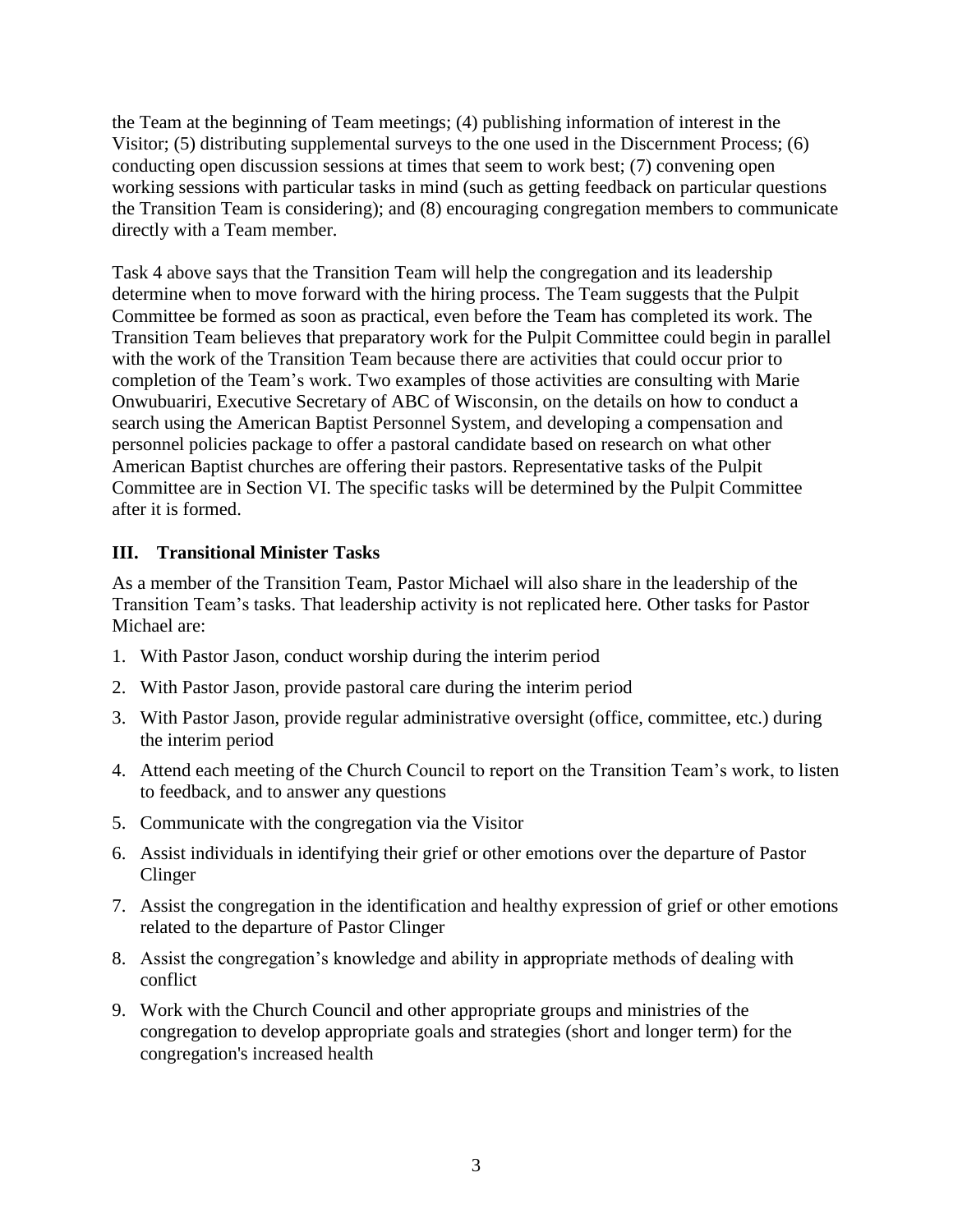10. Identify individuals or groups within the congregation's membership needing additional attention, or carrying a special concern, and the best person or group to help address that need.

Notes:

Pastor Michael plans to play a consultative role to the Pulpit Committee.

Pastor Michael's input on dealing with conflict will be important as the Transition Team works with the congregation to develop a church profile. The Discernment Process has revealed that there are many different views on the direction and activities of the church.

#### **IV. Other Tasks Requiring Discussion**

There are some tasks that the Transition Team does not think it or Pastor Michael should include in their task lists. These are tasks that need to be discussed further by the Church Council and the congregation to determine their appropriateness and who will take on the leadership in doing them. The Council and congregation may not want to work on some of these tasks during the transition period. As noted above, these tasks were largely drawn from the Interim Ministry Network materials that Pastor Michael provided so some may not be relevant to the transition period for First Baptist Church. In addition, there may be other unlisted tasks that should be added. Here are the tasks requiring further discussion in our opinion:

- 1. Assist the congregation in discovering and motivating volunteer leadership needs
- 2. Assist the congregation in understanding and dealing with power issues that may exist with the congregation and its leadership
- 3. Facilitate healthy processes by which congregational members can deal with conflicts with other members
- 4. Assist the congregation to develop longer range (3-5) year goals
- 5. Make recommendation to the congregation on future pastoral staffing and plan the transition to the new staffing configuration
- 6. Develop plans for the formation and work of the Pulpit Committee
- 7. Elect the Pulpit Committee
- 8. Install the pastor.

#### Notes:

The Transition Team is willing to facilitate discussions with the congregation on future pastoral staff arrangements as part of our assignment to help the congregation clarify its identity. It is not the intent of the Transition Team to make a recommendation on staffing in general, and on whether there will be an associate pastor in particular. This decision will be driven mainly by budget constraints that we believe are beyond the scope of our work responsibilities to assess.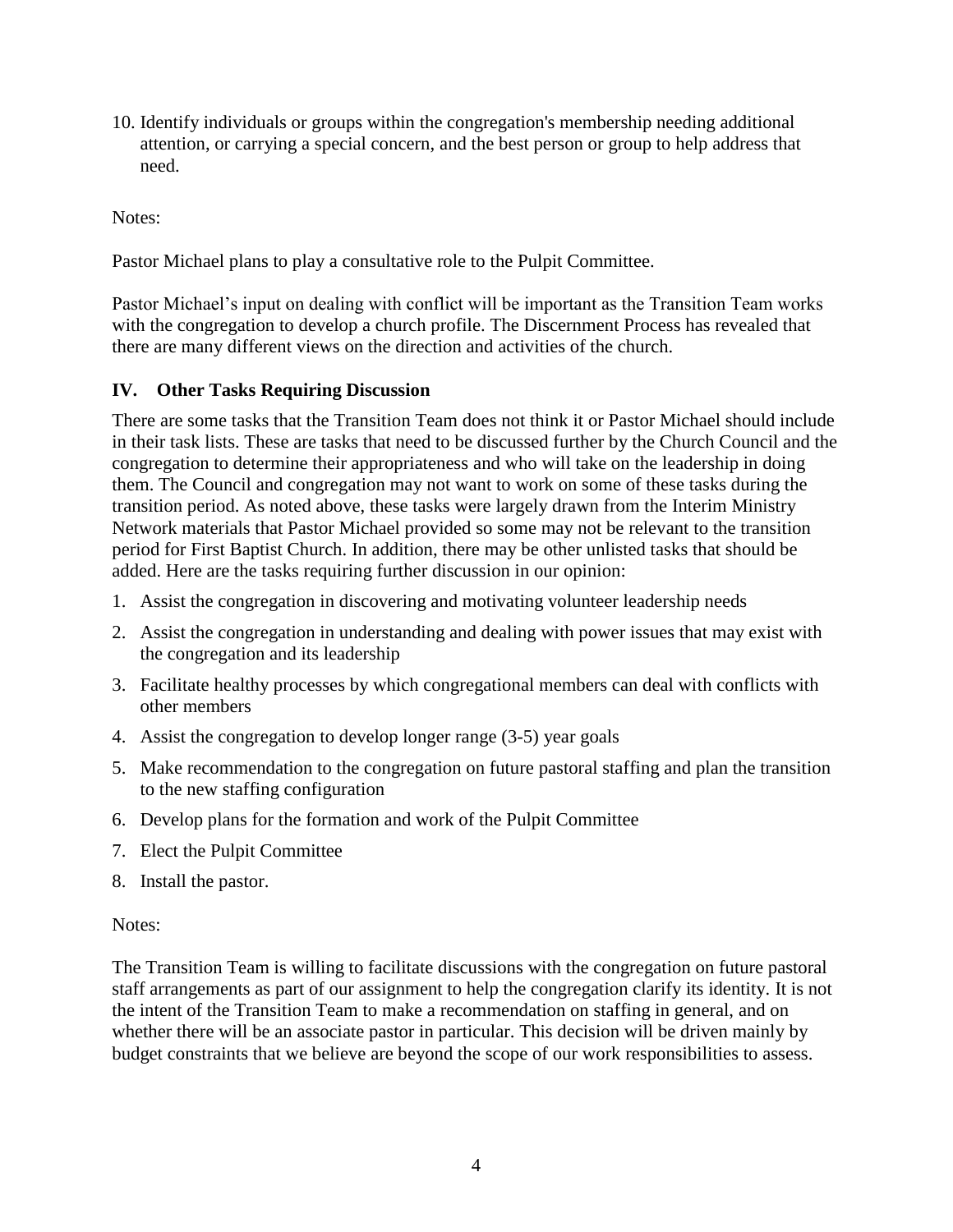#### **V. Relevant Bylaws**

The First Baptist Church bylaws pertaining to a change in pastoral staff are given below.

From Article V. Membership, Section 5. Powers reserved for the membership: *The following powers are reserved for the membership at its business meetings and may not be delegated: …4. Call or dismiss a pastor.*

From Article VII. The Church Council, Section 1. Duties: *Subject to actions taken by the membership, and except as otherwise restricted in these bylaws, the Church Council has the responsibility to: 1. Engage in long-term planning consistent with its understanding of Christ's purposes, and recommend policies and direction to the membership…*

From Article IX. Freestanding and Self-formed Groups, Section 2. Duties of freestanding elected committees …Paragraph 3: *The [Pulpit] Committee exists only when there is a vacancy in the pastoral staff. It finds and presents to the membership a candidate for the position.*

From Article IX. Freestanding and Self-formed Groups, Section 3. Election of freestanding elected committees: … Paragraph 3: *The Pulpit Committee shall consist of seven members. Each of the boards of Deacons, Christian Education, Christian Outreach, and Trustees shall designate a representative to the committee. The remaining three members shall be elected at a business meeting of the membership.*

#### **VI. Representative Pulpit Committee Tasks**

The tasks listed in this section are adapted in part from *Calling an American Baptist Minister*, National Ministries, ABC USA, January 2005. These tasks are merely representative of the kinds of tasks that are needed to call a pastor. Presumably the Pulpit Committee, in coordination with Rev. Dr. Marie Onwubuariri, Regional Executive Minister, ABC of Wisconsin, will plan and implement the actual search process, and identify the appropriate tasks for successful completion of the process.

- 1. Conduct advance planning of Pulpit Committee activities, including deciding how to encourage participation on the Pulpit Committee, how to identify Pulpit Committee leadership, and any other planning to expedite completion of tasks below.
- 2. Elect/appoint Pulpit Committee members in accordance with the bylaws.
- 3. Conduct training on how to call a pastor. Coordinate with Rev. Dr. Marie Onwubuariri.
- 4. Decide how to advertise if outside advertising is used. Determine cost of the advertising.
- 5. Decide on a budget for the Pulpit Committee. Include in 2020 budget or provide the financial resources in some other way.
- 6. Decide on the compensation package and associated personnel agreement (e.g., vacations).
- 7. Prepare the advertising materials.
- 8. Prepare the search request for American Baptist Personnel Services (ABPS).
- 9. Disseminate the materials.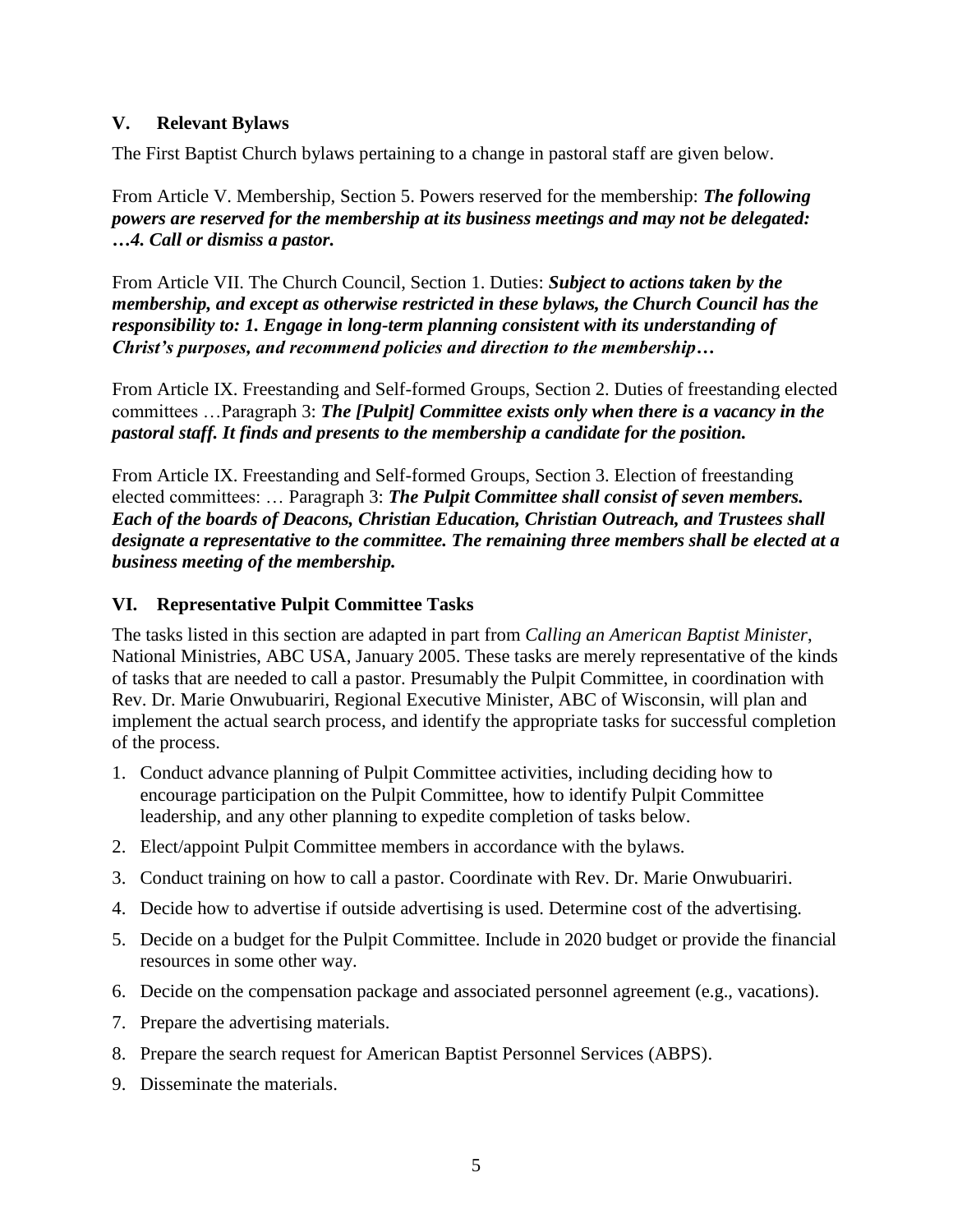- 10. List First Baptist with the ABPS Ministry Opportunities Listing.
- 11. Decide how to receive and evaluate applications.
- 12. Receive the applications
- 13. Distribute church profile and any supplemental information to candidates. Request letters of interest.
- 14. Evaluate the applications of interested candidates using the ABPS profiles. Select top candidates.
- 15. Conduct initial interviews. Evaluate the interviews. Narrow the candidate list.
- 16. Conduct in-person interviews. Evaluate the interviews.
- 17. Visit a neutral pulpit to hear a sermon preached by the top candidate(s).
- 18. Gather and check references. Select the top candidate.
- 19. Have a weekend introductory visit by the top candidate (could include family members). Hold events to introduce the candidate (and family) to the congregation. Ask the candidate to preach.
- 20. Convene congregational meeting. Present the candidate. Conduct congregational vote to make a call.
- 21. Contact the candidate with the congregation's decision. Await a decision after any negotiations over the offer.
- 22. If the offer is accepted, allow time for the called individual to transition away from a current pastorate.
- 23. Install new pastor.

## **VII. Possible Transition Period Timeline**

Knowing that the transition will unfold according to God's schedule, not ours, the Transition Team offers the following historical timeline and illustrative future timeline for the transition period.

| May 2018:      | Pastor Mark announces retirement & the Discernment Team forms                                                                                                                          |
|----------------|----------------------------------------------------------------------------------------------------------------------------------------------------------------------------------------|
| June to        |                                                                                                                                                                                        |
| November 2018: | Discernment Team begins their work by facilitating congregational<br>discussions and conducting a congregational survey                                                                |
| November 2018: | Pastor Mark retires & Congregation votes to call Rev. Michael Newheart<br>as Transitional Minister                                                                                     |
| December 2018: | Discernment Team produces written materials regarding the Discernment<br>Process and disbands having completed its work. See<br>http://firstbaptistmadison.org/discernment-materials/. |